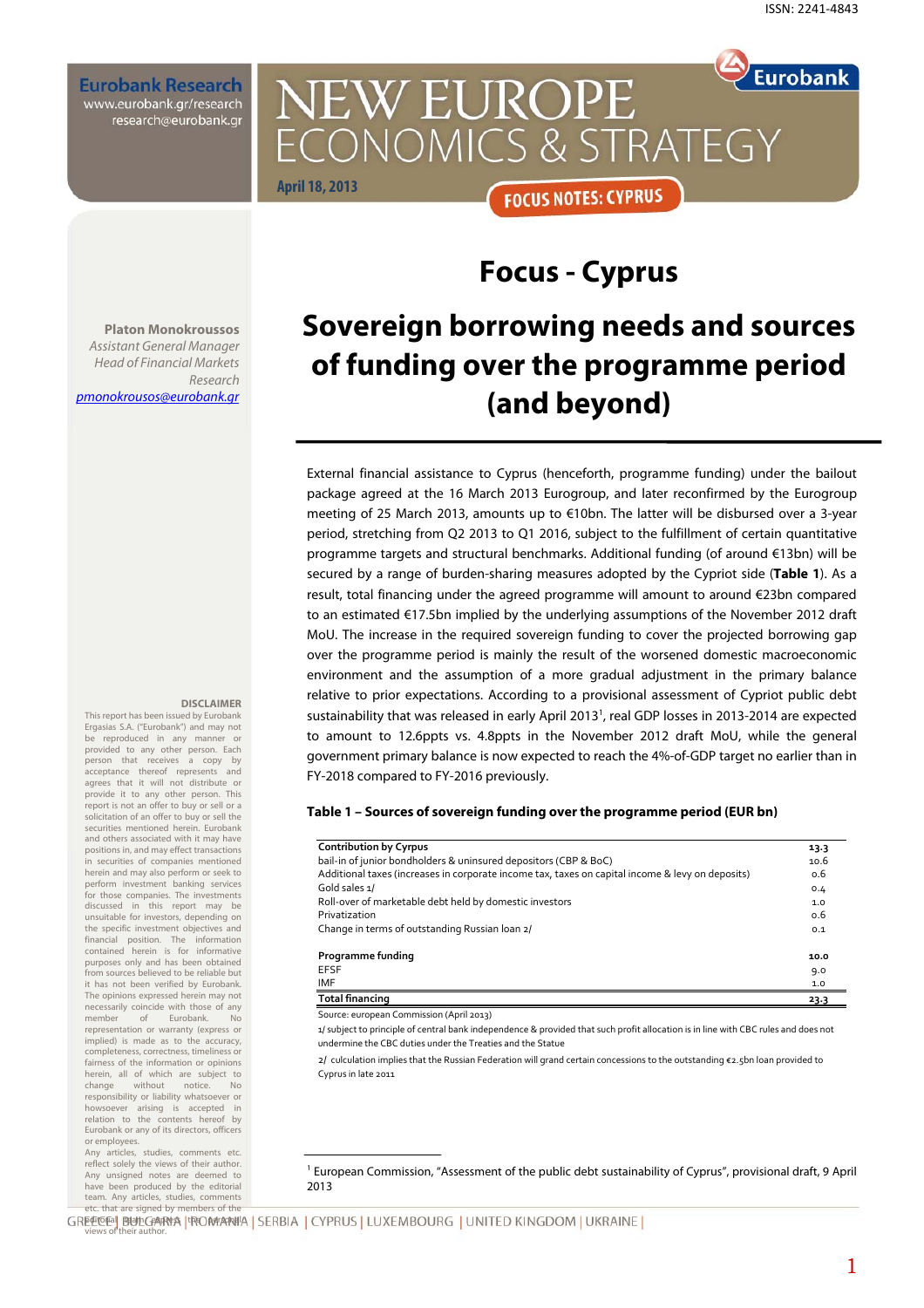#### **NEW EUROPE Eurobank Research ECONOMICS & STRATEGY** April 18, 2013



**FOCUS NOTES: CYPRUS** 

Despite the higher-than-earlier-expected funding needs over the programme period, the new troika baseline scenario forecasts a peak in the debt ratio in FY-2014 to 126.3%-of-GDP compared to a peak of 142.7%-of-GDP envisaged in the November 2012 draft MoU. That is because the programme agreed at the 25 March 2013 Eurogroup incorporates a much larger financing contribution from the Cypriot side i.e., around €13bn compared to ca €1.2bn (via the bail-in of junior bank bondholders) assumed in the November 2012 MoU. In what follows, we take a closer look at the evolution of the Cypriot general government borrowing needs and sources of funding over the programme period and beyond, drawing on the latest European Commission assessment (April 2013).

#### **Sovereign funding gap and sources of funding**

**Table 1.1** below displays the evolution of Cyprus's general government funding need over the programme period and beyond. As per the new troika baseline scenario, the overall sovereign funding need over the period Q1 2013 – Q1 2016 (after incorporating Cyprus's contributions) is estimated at ca 10bn, an amount to be covered fully by official funding earmarked under the agreed programme. The latter will take the form of up to €9bn in ESM funding (€2.5bn in a cashless transaction for the recapitalization of the domestic banking sector and €6.5bn for budgetary financing and debt redemptions) and IMF contribution of up to €1bn under a 3-year extended fund facility.<sup>2</sup> For the post-programme period stretching from Q2 2016 to Q4 2020, the troika's updated baseline scenario envisages a significant decline in the sovereign borrowing need to ca  $\epsilon$ 4bn in cumulative terms.

#### **Table 1.1 – Sovereign fuding needs**

| <b>In EURmn</b>                                                                           | Programme period<br>$(Q_2 2013 - Q_1 2016)^*$ | <b>Beyond programme</b><br>period<br>$(Q_2 2016 - Q_4 2020)^*$ |
|-------------------------------------------------------------------------------------------|-----------------------------------------------|----------------------------------------------------------------|
| I. Amortization of outstanding market debt excl. short-term (I.1 + I.2 + I.3 + I.4 + I.5) | 4,119.81                                      | 3,642.28                                                       |
| I.1 medium & long-term bonds                                                              | 4,766.46                                      | 1,471.02                                                       |
| $1.2$ loans ( $1.2.1 + 1.2.2 + 1.2.3$ )                                                   | 263.94                                        | 2,076.26                                                       |
| I.2.1 foreign loans (excl. Russia)                                                        | 136.84                                        | 300.60                                                         |
| 1.2.2 Russian loan                                                                        | 0.00                                          | 1,500.00                                                       |
| I.2.3 domestic loans                                                                      | 127.10                                        | 275.68                                                         |
| i.3 local government loans                                                                | 60.00                                         | 95.00                                                          |
| I.4 saving certificates                                                                   | 29.37                                         | 0.00                                                           |
| 1.5 bond roll-over by domestic investors                                                  | $-1,000.00$                                   | 0.00                                                           |
| II. Amortization of new market debt                                                       | 0.00                                          | 259.75                                                         |
| III. Amortization of official loans (III.1 + III.2)                                       | 0.00                                          | 335.66                                                         |
| III.1 ESM                                                                                 | 0.00                                          | 0.00                                                           |
| $III.2$ IMF                                                                               | 0.00                                          | 335.66                                                         |
| IV. Financial sector recapitalization (IV. $1 + IV$ . $2 + IV$ .3)                        | 2,500.00                                      | 0.00                                                           |
| IV.1 total recapitalization need                                                          | 11,700.00                                     | 0.00                                                           |
| IV.2 debt-equity swap for uninsured BoC deposits & CPB resolution                         | $-10,300.00$                                  | 0.00                                                           |
| IV.3 contingency buffer                                                                   | 1,100.00                                      | 0.00                                                           |
| V. Fiscal financing need $(V.1 + V.2 + V.3 + V.4)$                                        | 3,360.94                                      | $-186.00$                                                      |
| V.1 primary balace                                                                        | 1,266.82                                      | $-2,979.04$                                                    |
| V.2 interest payments                                                                     | 1,794.34                                      | 3,108.04                                                       |
| V.3 one-off measures/1                                                                    | 400.00                                        | 0.00                                                           |
| V.4 below the line items $(V, 4.1 + V, 4.2 + V, 4.3 + V, 4.4)$                            | $-100.20$                                     | $-315.00$                                                      |
| V.4.1 privatization revenue                                                               | $-625.00$                                     | $-775.00$                                                      |
| V.4.2 ESM & EIB capital contributions                                                     | 99.80                                         | 0.00                                                           |
| V.4.3 called quarantees                                                                   | 549.00                                        | 0.00                                                           |
| V.4.4 future CB profits                                                                   | $-400.00$                                     | 0.00                                                           |
| V.4.5 capitalised interest on CPB bond/2                                                  | 276.00                                        | 460.00                                                         |
| Net financing needs $(I + II + III + IV + V)$                                             | 9,980.66                                      | 4,051.39                                                       |

Source: European Commission (April 2013)

1/ include compensation for provident & retirement funds in CBP to ensure equal treatment with such funds in

BoC following the conversion of deposits into equity.

2/ The statistical treatment of the CPB recapitalization bond is currently under assessment by Eurostat

(\*) positive entries corespond to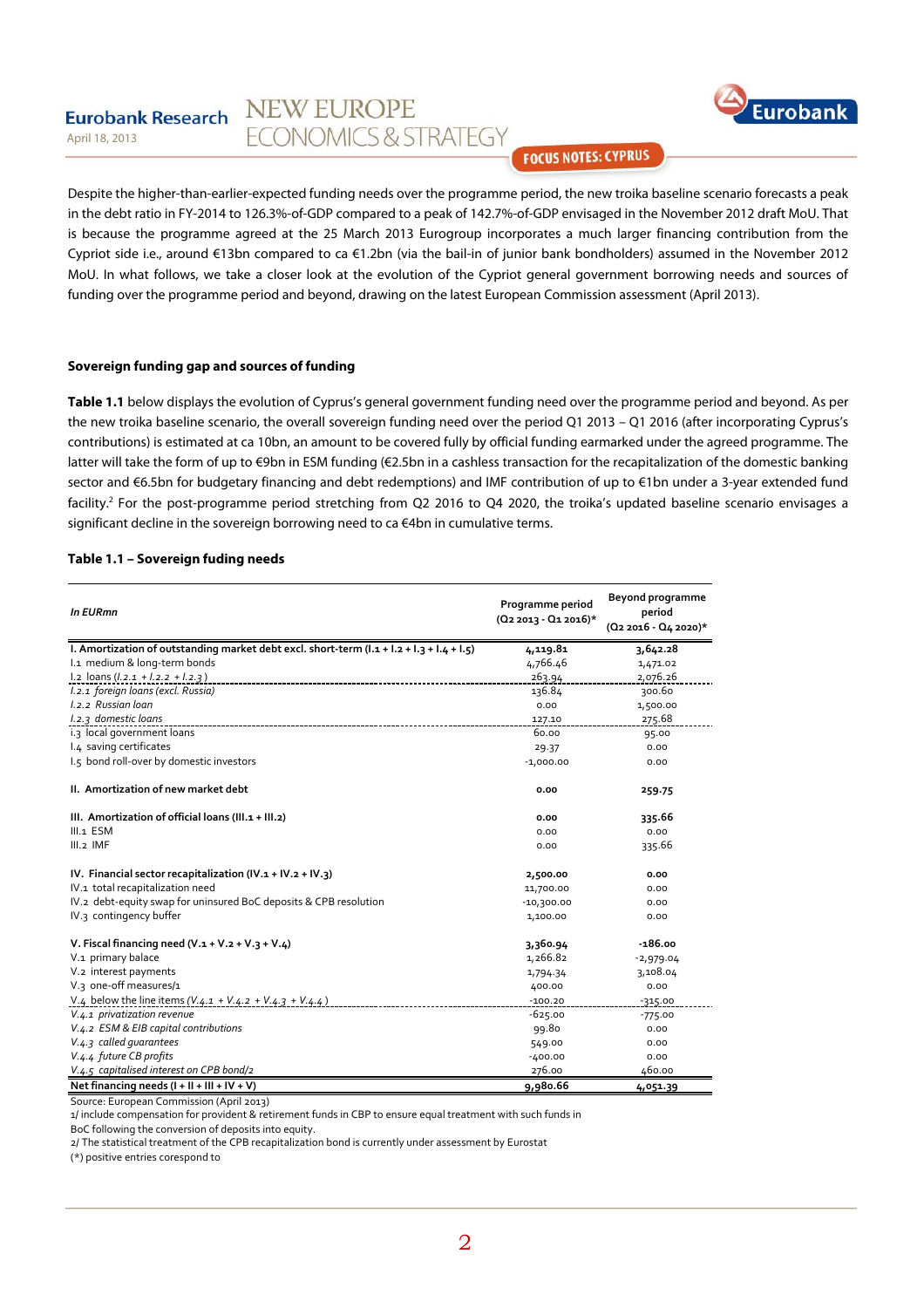#### **NEW EUROPE Eurobank Research** ECONOMICS & STRATEGY April 18, 2013



**FOCUS NOTES: CYPRUS** 

As regards **financial sector recapitalization**, no programme funding will be provided for the resolution and restructuring of Cyprus Popular Bank (CPB) and Bank of Cyprus (BoC), as per the 25 March 2013 Eurogroup agreement. **Comment:** According to a European Commission provisional draft on the evolution of Cyprus's general government borrowing requirement and sources of funding3 , the total financing need for the recapitalization of the domestic financial sector is estimated at €11.7bn. In addition to that amount, Cyprus's adjustment programme envisages the creation of a contingency buffer of €1.1bn over the programme period, so as to cover a bigger-than-expected increase in system-wide non-performing loans (NPLs) and/or the recapitalization need of Hellenic Bank, in case the latter can not be achieved fully via private sources. As per the baseline scenario underlying Cyprus's draft adjustment programme, the aforementioned amounts will be covered by the bailing in of junior bank bondholders and unsecured depositors in the resolution and restructuring of CPB and BoC (€10.6bn) along with programme funding (up to €2.5bn) earmarked for that purpose.<sup>4</sup>

As regards **amortizations of medium- and long-term public debt**, some €4.7bn of outstanding medium- and long-term government bonds mature over the programme period (Table 1.1, line I.1). Out of these, ca €3bn correspond to foreign-law bonds (EMTNs) and the rest to local-law bonds (GRDS). The first EMTN redemption falls due in June 2013 (€1.4bn), while the first GRDS maturity comes in July 2013 (€0.7bn). Official funding earmarked for Cyprus in the context of the agreed programme will cover ca €3.7bn of the total amount needed to redeem medium- and long-term government bonds, while the remaining € 1bn will be secured by the rolling-over of an equiproportional notional amount of GRDS currently held by domestic investors (Table 1.1, line I.5). **Comment:** With the exemption of the latter amount (€1bn), the remainder of the required funding to cover total medium- and long-term debt amortizations (ca €4.1bn) will be provided by the official sector in the context of the programme envelope agreed at the 25 March 2013 Eurogroup. As regards short-term sovereign debt issuance, (not shown in Table 1.1), our expectation is that the outstanding stock of T-bills (currently at ca €1bn) will increase further during the programme period, reaching as much as €2bn<sup>5</sup> . The implication of such a development would be to secure additional financing over the programme period, however to the cost of some further crowding out of private investment.

 With respect to **budgetary financing**, some €3.4bn of programme funding has been earmarked for covering fully the corresponding funding need over the programme period (**Table 1.2**). That is, provided that the general government primary balance will evolve broadly in line with the projections of the new troika baseline scenario (**Graph 1**).

| Debt redemptions                  | up to $€$ 4.1bn |
|-----------------------------------|-----------------|
| Budgetary financing               | up to €3.4bn    |
| Financial sector recapitalization | up to €2.5bn    |

**Total programme funding up to €10bn**

| Table 1.2 – Allocation of official-sector financing over programme period (EUR bn) |  |  |  |  |  |  |
|------------------------------------------------------------------------------------|--|--|--|--|--|--|
|------------------------------------------------------------------------------------|--|--|--|--|--|--|

Source: European Commission (April 2013)

<sup>3</sup> European Commission, "Assessment of the actual or potential financing needs of Cyprus"; provisional draft, 9 April 2013.

 $2$  The IMF has already signaled its intention to participate in the Cypriot bailout under the "normal access procedure".

 $^4$  As noted in the 9 April 2013 EC draft report on Cyprus's financing needs, the €1.9bn bond issued by the government in June 2012 to recapitalize CPB will **not** be replaced by an ESM bond and thus, it is not incorporated in the estimates and projections of Tables 1.1 and 1.2.

 $<sup>5</sup>$  This is especially if, as we expect, the ECB decides at some point to start accepting Cypriot sovereign debt instruments as collateral</sup> in its open market operations, subject to the signature of the MoU and despite Cyprus's insufficient credit ratings.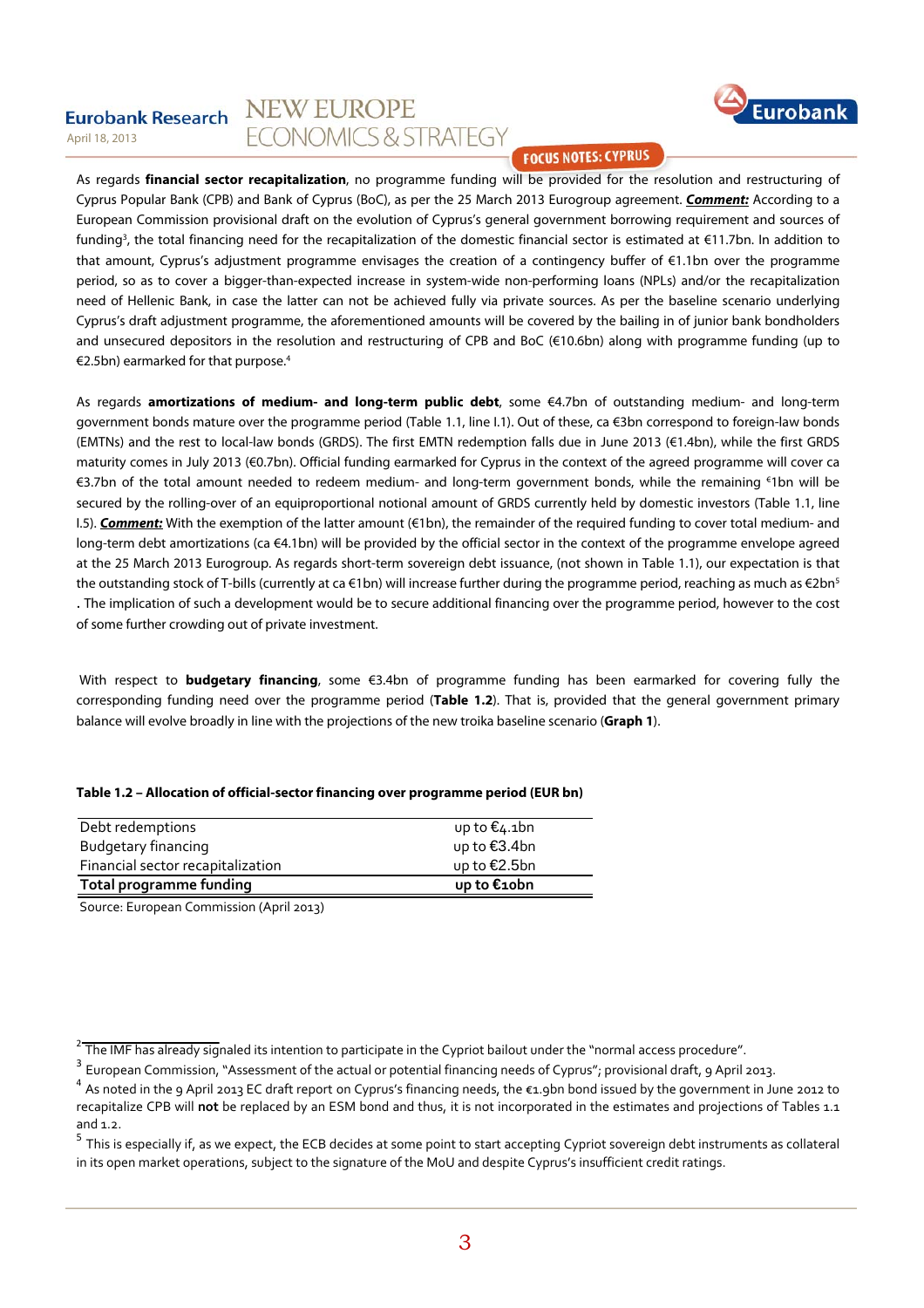#### **NEW EUROPE Eurobank Research ECONOMICS & STRATEGY** April 18, 2013



**FOCUS NOTES: CYPRUS** 

Note that as part of the conditionality underlying the new draft MoU that was liked to the press in early April<sup>6</sup>, additional fiscal measures worth 4.5ppts-of-GDP will need to be implemented over the medium-term so as to facilitate fulfillment of the 4%-of-GDP primary surplus target by 2018. These measures are over and above these envisaged in the November 2012 draft MoU (i.e., measures worth 71/4ppts-of-GDP out of which ca 5ppts-of-GDP have been legislated in December 2012).





#### **Concluding remarks**

The financing programme for Cyprus agreed at the 25 March 2013 Eurogroup aims to provide full coverage of the general government borrowing need over the period Q2 2013 to Q1 2016, provided that the domestic economy and the government's fiscal position will evolve broadly in like with the troika's revised baseline scenario.

Under the new baseline scenario, the general government's borrowing need is expected to decline substantially in the postprogramme period Q2 2016 – Q4 2020, cumulatively amounting to ca €4bn or slightly over 4%-of-2012 GDP.

Any deviation from the agreed fiscal targets due to e.g. a deeper-than-expected output contraction in 2013-2014, a higher than assumed fiscal multiplier and/or lower-than-projected privatization revenue will probably need to be covered by domestic sources.

From a longer-term perspective, the underlying assumptions of the revised troika baseline scenario (e.g. medium-term real GDP growth of ca 2%/annum and a 4%-of-GDP primary surplus) seem broadly realistic, especially given expected revenues from natural gas exports and the positive growth impact of related infrastructural investment.

<sup>6</sup> http://www.tovima.gr/files/1/2013/04/12/Cyprus1.pdf